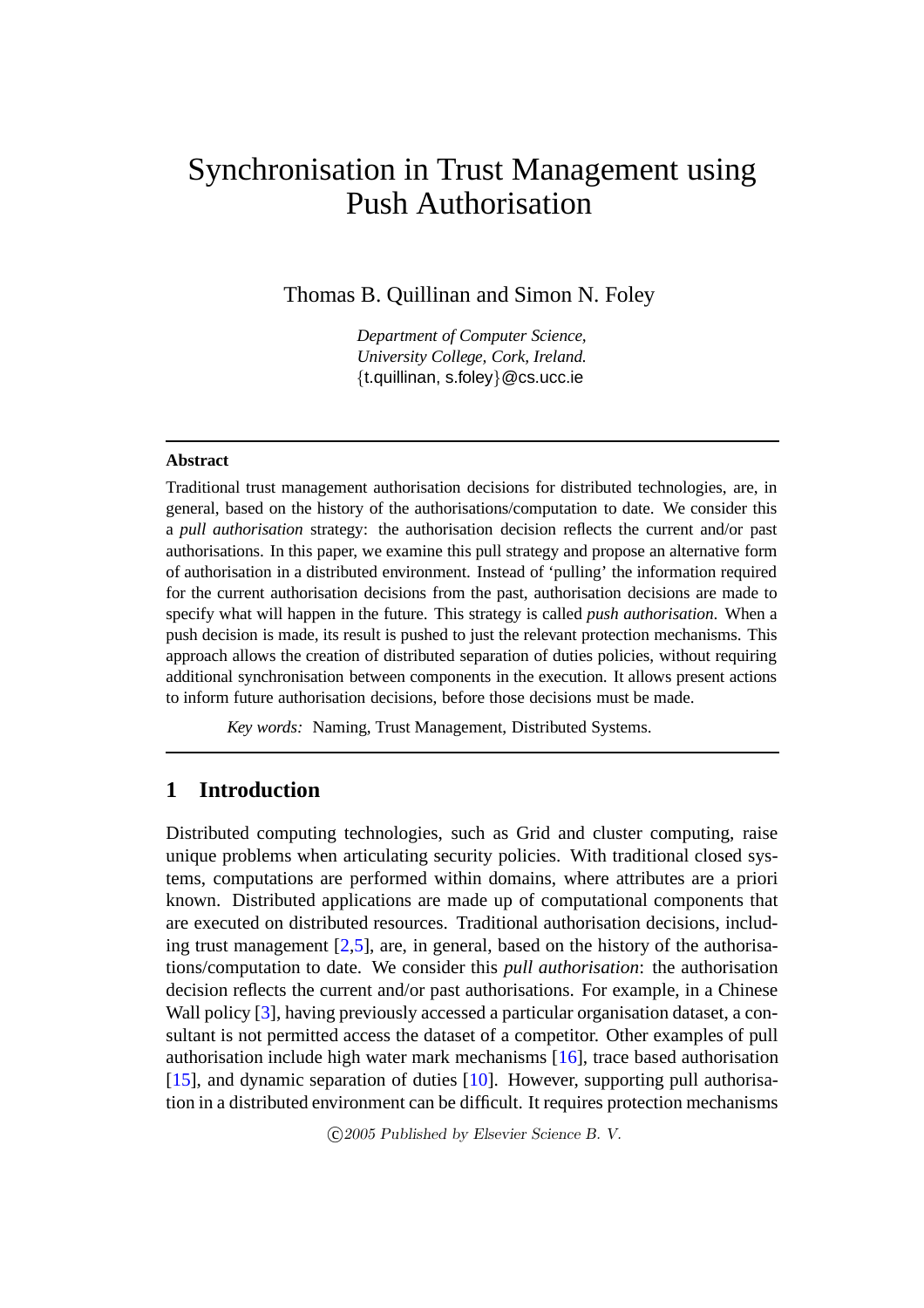to 'pull' authorisation state from a variety of sources to ensure a complete view of the authorisation history across the distributed system. In the case of a Chinese Wall policy, before deciding whether a consultant may access a Shell dataset, the protection mechanism must pull past authorisation details from network authorisation servers. For example, in [\[1\]](#page-13-6), authorisation decisions and are stored within self-describing workflows and are pulled from one task to the next as required.

We challenge this conventional pull strategy and propose an alternative perspective of authorisation in a distributed environment. Rather than current authorisation decisions being 'pulled' from past authorisation history, authorisation decisions prescribe what will happen in future authorisations. This strategy is called *push authorisation*. Instead of authorisation state having to be pulled from all authorisation sources, when a push authorisation decision is made, its result is pushed to just the relevant protection mechanisms. As will be demonstrated in this paper, this subtle difference in perspective considerably simplifies the architectural support that is required to coordinate the distributed authorisation state.

In this paper we propose a distributed computational model than supports pull and push authorisation and demonstrate the effectiveness of the push strategy. We extend the naming architecture described in [\[11\]](#page-13-7) and show how it can be used to provide support for both of these authorisation strategies

This paper is organised as follows. Our research uses the Condensed Graphs [\[8\]](#page-13-8) model of distributed Computation and this is outlined in Section [2.](#page-1-0) Section [3](#page-3-0) describes a naming system that extends the scheme in [\[11\]](#page-13-7) to support push authorisation. Section [4](#page-6-0) describes pull authorisation within this model. In Section [5,](#page-9-0) we introduce push authorisation and provide examples demonstrating it use.

## <span id="page-1-0"></span>**2 Condensed Graphs**

Previous work has examined the use of trust management in providing a security architecture within the WebCom metacomputing environment [\[6\]](#page-13-9). WebCom supports heterogeneous applications, using components based on technologies such as Grid and Web Services. In general, applications are made up of distinct functional nodes. Each node takes input, operates on it and returns a result. In order that compute resources can make decisions regarding these functional nodes, security checks are required based on the input data; the function of the node; the result and the overall purpose of the application. In addition the user launching these applications must be confidant in the compute resources being utilised by the computation.

In the WebCom System, applications are coded as hierarchical condensed graphs [\[8\]](#page-13-8) which provide a simple notation in which lazy, eager and imperative computation can be naturally expressed. There are two types of distributable operation: nodes that represent atomic operations and condensed nodes that represent subtasks and are encapsulated as subgraphs. Atomic operations are value-transforming actions and can be defined at any level of granularity, ranging from low-level machine instructions to mobile-code programs such as applets, middleware components (such as .NET, Globus).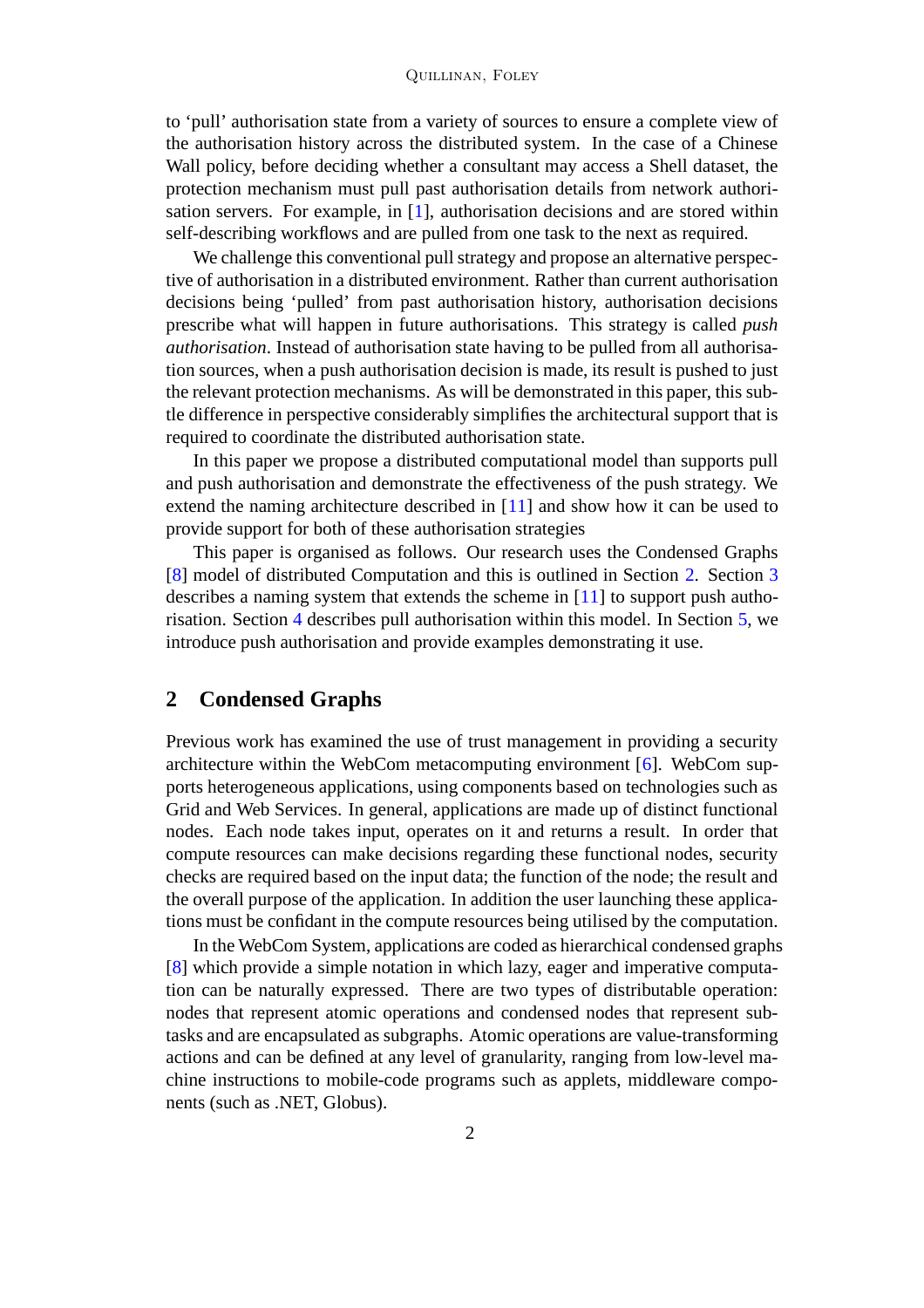**Example 1** The Condensed graph shown in Figure [1](#page-2-0) defines a simple Web Services application. This application is defined as a workflow of atomic actions. The



<span id="page-2-0"></span>Fig. 1. A simple Travel Agent Web Services application, specified as a Condensed Graph.

application operates as a simple travel agent, using web services from different sites. Users of the application are directed to fill in the details required to purchase an airline ticket. Once this purchase is completed, the relevant details are sent to hotel reservation and car rental sites. The user can then fill in any extra details. Finally all the details are collated and printed out for the user. The graph specifies the sequencing constraints of the application components. Nodes perform actions, and data travels along the arcs between the nodes. Nodes can be thought of as the meeting place for the execution triple: the inputs to the node, the operator and the destination. Nodes execute when this triple is complete. Figure [2](#page-2-1) shows the graph from Figure [1](#page-2-0) in the process of firing. As nodes fire and results are returned, more nodes become fireable.



Fig. 2. Firing sequence of the Web Services Application Graph.

<span id="page-2-1"></span>Any node in this graph could itself be a Condensed Graph. Furthermore this graph, called TravelAgent, could itself be part of another Condensed Graph. Recursive graphs are also possible, for example, the TravelAgent graph could include an instance of itself.  $\triangle$ 

Asthe application graph executes, nodes become "fireable" (the execution triple is complete). When this occurs, the node is scheduled for execution to some execution context. When a node executes, its result is returned and integrated into the graph, making more nodes fireable. Thus as the execution progresses, the graph is modified to represent the current state of the application.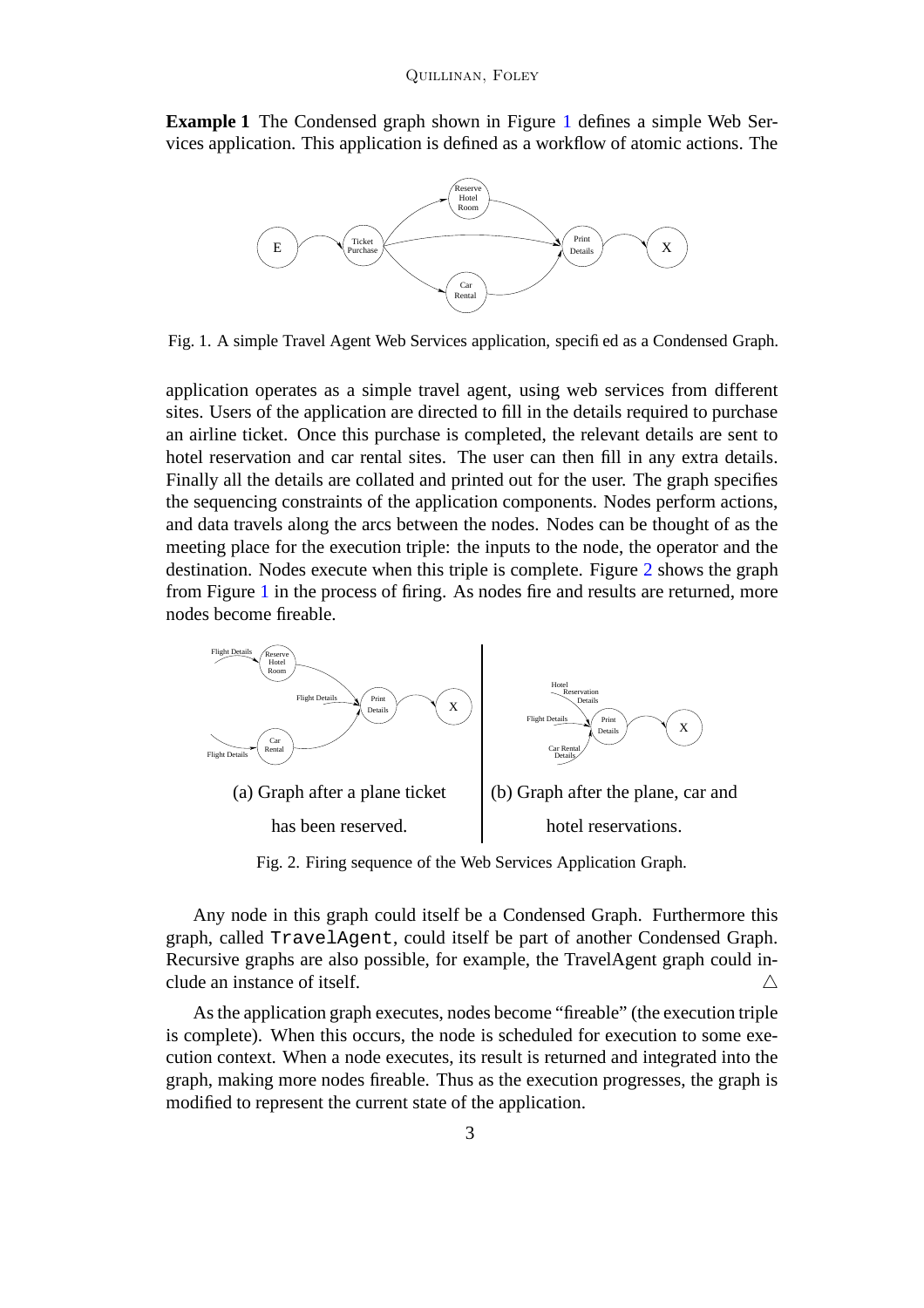### *2.1 Authorisation in Condensed Graphs*

WebCom [\[9\]](#page-13-10) is a distributed architecture for executing, and for coordinating the execution of, Condensed Graphs. WebCom Masters use trust management credentials [\[2](#page-13-0)[,13\]](#page-13-11) to determine the operations that the client is authorised to execute; WebCom master credentials are used by clients to determine if the master had the authorisation to schedule the computation that the client is about execute.

In the original Secure WebCom [\[6\]](#page-13-9), authorisation decisions were made based only on the condensed node function, such as CarRental. The policies that can be defined are limited by the amount of information available to the security infrastructure, in effect the trust decisions that can be made are coarse grained. In [\[11\]](#page-13-7), we extend the WebCom authorisation scheme to include additional information about the other attributes of a component. In this paper we build on this extended WebCom authorisation model to support richer authorisation policies in order to explore the notions of pull and push authorisation.

## <span id="page-3-0"></span>**3 Naming**

Authorisation in Secure WebCom requires the ability to precisely refer to the components of concern in relevant ways. For example, one may wish to be able to distinguish between a CarRental node that executes using credit card details rather than PayPal. We argue that this problem can be reduced to a *naming* problem. Naming distributed components [\[7,](#page-13-12)[12\]](#page-13-13) is typically static; for example, names used in Web Services [\[4\]](#page-13-14). Naming in WebCom is dynamic in order to reflect the dynamically evolving nature of the nodes in a condensed graph.

### *3.1 Naming Computations*

Dynamically generating a name in a computation requires capturing the attributes of the computation at a specific moment. We can use these names to make trust decisions regarding the ongoing computation. To properly name a component in a computation, we must first identify the computational context that identify that component. A computation is comprised of a collection of *execution contexts*, each one corresponding to the nodes in the executing condensed graph.

**Definition 3.1** *An Execution Context, expressed as S-Expression [\[14\]](#page-13-15), is a 5-tuple:*

- *Domain: the name of execution domain to which this component is currently executing, or is scheduled to execute.*
- *Application: the name of the condensed graph in which this component appears.*
- *Function: the name of the operational function of this component.*
- *Inputs: the names of the inputs to this node.*
- *Outputs: the names of the destination nodes for output.*

An execution context is used to represent a computation in various states of completion. As a consequence, some of its attributes may be null, reflecting, for example,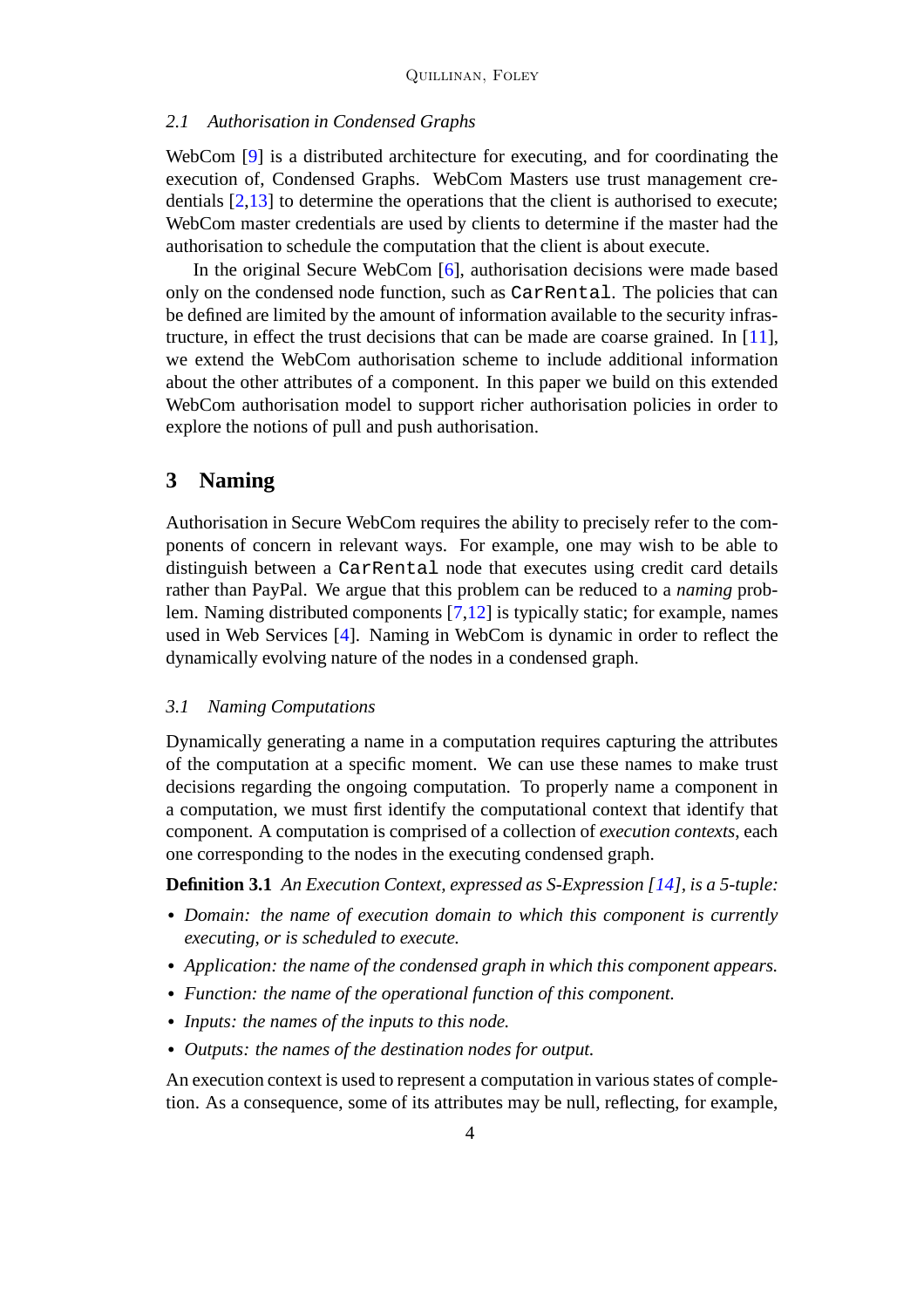currently unavailable input values, destinations, and so forth. A *name* may, in turn, also refer to further execution contexts. Avoiding circular definitions is achieved through reduction rules considered in Section 3.3.

### *3.2 Naming Condensed Graphs*

SDSI-like local naming is used to name the attributes of an execution context. Principals in SDSI [\[13\]](#page-13-11) define their objects according to their local view of the system. Local naming provides the ability to use names from other principals namespaces. Applying this principle to Condensed Graphs, we can define, for example, the input to a node as *"Node's Input"*, from the perspective of the graph. Expanding this name further we get *"Graph's Node's Input"*. Using this approach, we name every portion of the graph in as much detail as is required to uniquely identify it. For example, from Alice's perspective, the name of the CarRental node from Figure [1](#page-2-0) executing on her computer can be specified as shown in Figure [3.](#page-4-0)

```
((Computer's TravelAgent),
 (Computer),
 (Computer's TravelAgent's CarRental),
 (Computer's TravelAgent's CarRental's Input),
 (Computer's TravelAgent's CarRental's Output))
```
### Fig. 3. The Name of the CarRental node from Alice's perspective

<span id="page-4-0"></span>From Bob's perspective, the name must refer to Alice, in whose namespace these name-components exist. Local naming provides the ability to store the required detail to uniquely identify each portion of the nodes in as much detail as is necessary. These names are primarily used within WebCom [\[11\]](#page-13-7) and thus each computational context is also given as a WebCom name.

Figure [4](#page-4-1) defines the syntax of a WebCom name. All parts of the name are optional, a name can be represented by a combination of any of these fields or by a simple S-Expression. There can be one or more input and/or output fields when the inputs and/or outputs fields, respectively, are present.

```
<webcomname> ::=
  (WebComName
   [(domain <webcomname>)] [(graph <webcomname>)]
    [(function <webcomname>)]
   [(inputs (input <webcomname>) {(input <webcomname>)} )]
   [(outputs (output <webcomname>) {(output <webcomname>)} )]
 )
<webcomname> ::=
  (WebComName S-Expression)
```
<span id="page-4-1"></span>Fig. 4. The format of a generic WebCom Name.

**Example 2** Figure [5](#page-5-0) gives a WebCom name for the node CarRental from the Condensed Graph in Figure [1.](#page-2-0) Alternatively, a representation of this node could include less information, such as the simple S-Expression:

```
(WebComName (ref: RentalCompany CarRental))
```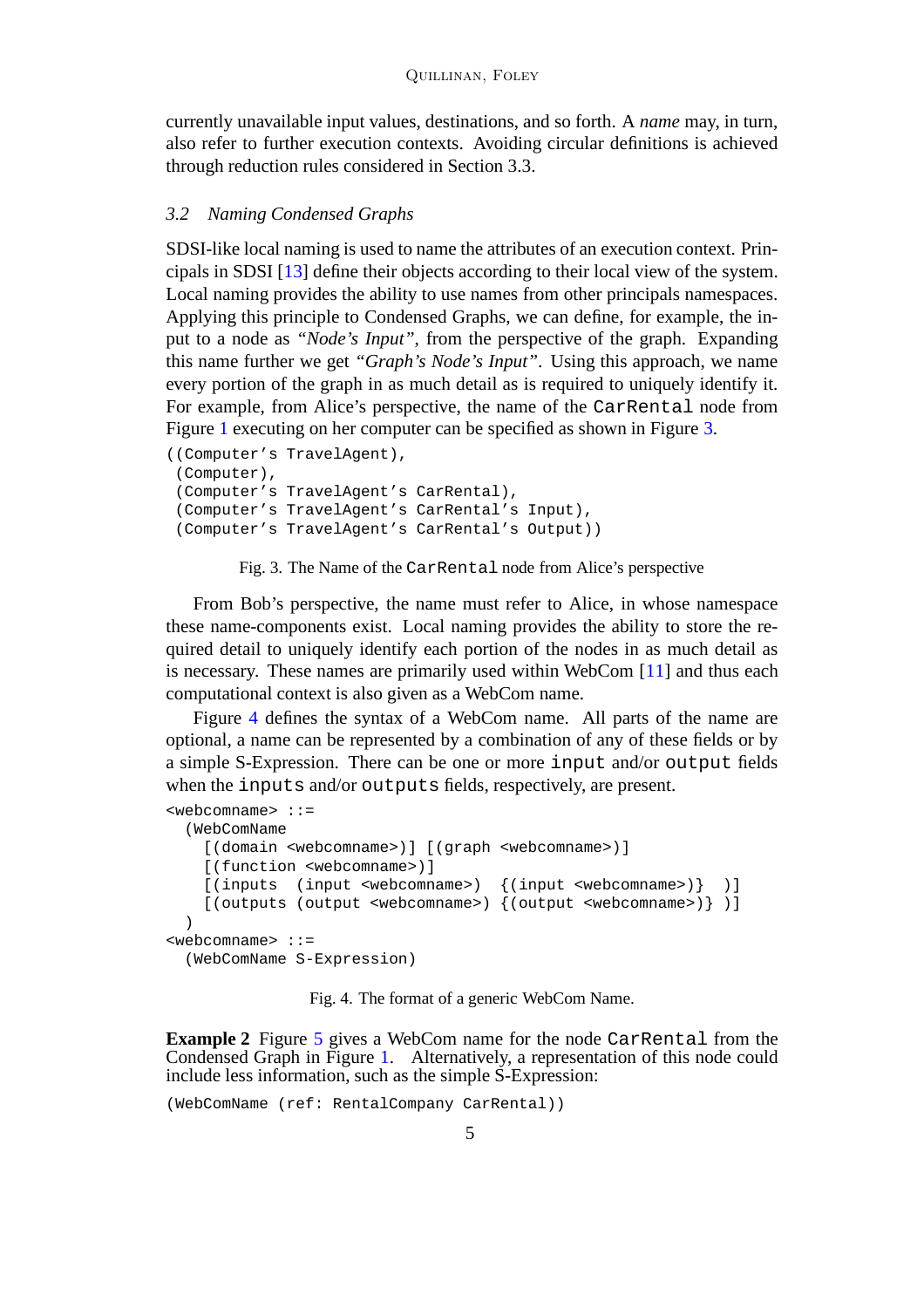```
(WebComName
  (domain (ref: RentalCompany (ref: Location)))
  (graph (ref: Company (ref: Office (ref: Alice TravelAgent))))
  (function (ref: RentalCompany (ref: Location
                                (ref: TravelAgent CarRental))))
  (inputs (input (ref: Airline (ref: Flight (ref: Destination
                          (ref: TravelAgent TicketPurchase))))))
  (outputs (output (ref: Company (ref: Office (ref: Alice
                            (ref: TravelAgent PrintDetails)))))) )
```
Fig. 5. An S-Expression version of the name for the CarRental node.

<span id="page-5-0"></span>representing a node that Alice refers to as "Rental Company's CarRental". In Bob's namespace, this is "Alice's RentalCompany's CarRental".

While these names provide the contextual detail required to enable authorisation policies to be articulated before computation takes place, it is clear that the size of these names will cause them to become unusable in computations of a non-trivial nature. A system is required to provide a canonical form for these names, yet still containing enough detail to allow informed authorisation decisions to be made.

### *3.3 Reduction Rules*

The contextual detail provided by WebCom names comes at the cost of possible redundant information stored in the name. This cost can be reduced through the use of *reduction rules*. A reduction rule is a heuristic by which an abstract name can be translated into a more compact, yet equivalent form. Having a unique reference to an node is not always ideal. Creating security policies may require generic node references. For example, it is not always appropriate to make security decisions based on the path that an execution has taken to this point. This would require knowledge of all valid paths that the computation would be allowed to take. Reduction rules can be used to create more generic names for use within policies.

In [\[11\]](#page-13-7), we examined some basic reduction rules. These rules considered tuple elimination rules only, for example removing Domains or Inputs from the name to make them more usable. However, such rules are very limited. We need more sophisticated reduction rules that consider the contextual state of the execution. These rules must retain details important to the security policy of the system, while eliminating irrelevant details. They must create a canonical form that can be used to write and enforce authorisation policies.

#### *3.3.1 Tuple Reduction*

Reducing the components of a name is an application specific process, as, for example, the type of the inputs and results to nodes are potentially unique to an application. Each application defines the specific rules for that application. For example, a rule for the graph shown in Figure [1](#page-2-0) could specify that the flight details returned by the *TicketPurchase* node is reduced to contain the airline name, destination and travel date, as these may be important for the security policy. This reduction makes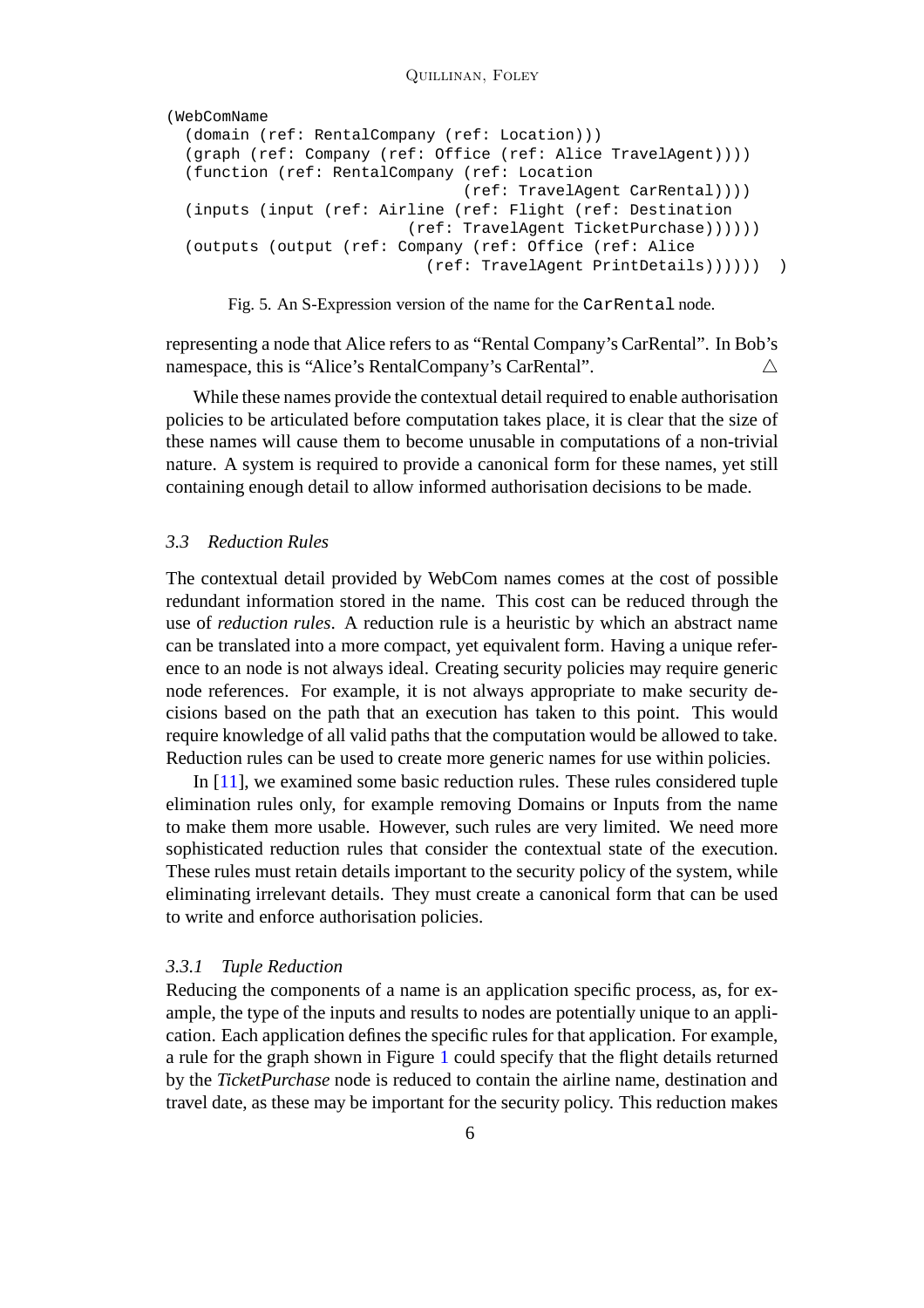no change to the results returned by a node, just how they are represented to the security infrastructure. We will examine these rules in more detail in Sections [4](#page-6-0) and [5,](#page-9-0) in the context of specific examples.

### <span id="page-6-3"></span>*3.3.2 Tuple Elimination*

The simplest form of reduction rule is a tuple elimination rule. With these rules, component tuples, for example the domain tuple, of the name are removed. We represent reduction rules with a simple logic axiom, reduces  $To(X, Y)$ . This means that where the pattern Y is found, it is replaced with X. Figure [6](#page-6-1) defines the five basic tuple elimination rules. Each axiom replaces a component tuple with a null s-expression  $(\emptyset)$ . These rules can be used individually, or in combination.

```
reducesTo(name(∅,g,f,i,o), name(d,g,f,i,o)).
reducesTo(name(d,∅,f,i,o), name(d,g,f,i,o)).
reducesTo(name(d,g,\emptyset,i,o), name(d,g,f,i,o)).reducesTo(name(d,g,f,∅,o), name(d,g,f,i,o)).
reducesTo(name(d,g,f,i,\emptyset)), name(d,g,f,i,o)).
```
<span id="page-6-1"></span>Fig. 6. Reduction rules used to remove component tuples

# <span id="page-6-0"></span>**4 Pull Authorisation**

Traditional authorisation decisions are made based on the context in which components have been executed in the past. With this "pull authorisation" strategy, the authorisation state needed to make decisions must be pulled from all the distributed mechanisms that are involved in the computation. In the case of trust management, this means that all credentials issued must be pulled to accurately determine the authorisation history of a user.

**Definition 4.1** *Pull Reduction: A node* n *has a name (execution context)*

 $[D, G, F, [i_1, i_2, \ldots, i_n], O]$ 

*whose attributes provide the names of execution contexts for domain (*D*), application graph* (*G*), *function* (*F*), *inputs*  $(i_1, \ldots, i_n)$  *and outputs* (*O*), *respectively. The pull reduction of the name of node* n *is*

$$
\mathcal{E}[D,G,F,\mathcal{R}[i_1,i_2,\ldots,i_n],O]
$$

*where*  $\mathcal{E}[...]$  *and*  $\mathcal{R}[...]$  *represent the application of tuple elimination and application reduction rules, respectively*

To perform a 'pull' authorisation, we take the inputs to a node and examine their execution contexts. This takes the form of a sequence of reduction rules. First, the input tuple is examined and its context is acquired. Figure [7](#page-6-2) shows a representation of such a rule in the form of a logic axiom. This axiom defines that

reducesTo(name(d,g,f,name(d',g',f',i',o'),o), name(d,g,f,i,o)).

<span id="page-6-2"></span>Fig. 7. Input Expansion Rule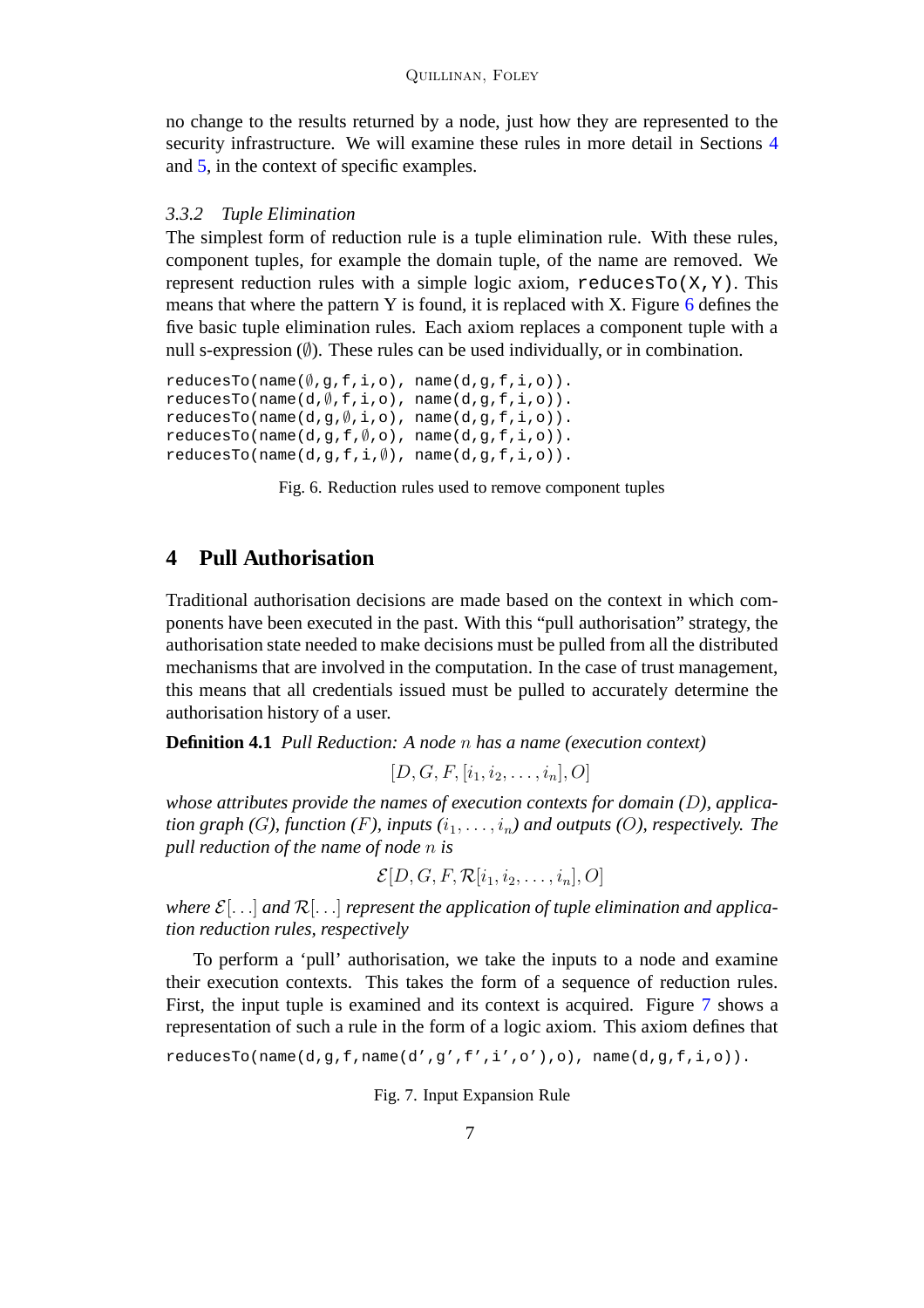an execution context is expanded to contain the context(s) of the input(s). Next the relevant details from the input tuple are extracted and are integrated into the name of the current context. This is the  $R$  reduction rule. For example, if there existed an ordering where the graph of the input were greater than the graph of the current context, the graph of the input's context would replace that of the current graph. Example rules to achieve this are shown in Figure [8.](#page-7-0)

In this case the order (g',g) axiom states that there exists an ordering  $g' \ge$ g, such that the graph g' takes precedence over g. Therefore the current context is modified to contain the input's graph name.

reducesTo(name(d,g',f,i,o),name(d,g,f, name(d',g',f',i',o'),o). order(g',g).

#### <span id="page-7-0"></span>Fig. 8. Domain ordering rules

Tuple elimination rules, such as those discussed in Section [3.3.2,](#page-6-3) are then applied to reduce the name to the form required by the authorisation mechanism. These act as the  $\mathcal E$  reduction rules. An authorisation decision can then be performed based on the node name. This mechanism allows the enforcement of history-based, or pull, authorisations within, for example, a trust management system. The node names form the attributes used when making a trust decision and credentials holding these names are delegated to the principals involved in the computation.

The pull authorisation strategy works well in the case of a straight ordering of, in this case, domains. However, consider the case where we have a mutually exclusive ordering such as with a separation of duties policy. With a Condensed Graph application, it is possible that multiple nodes execute in parallel, and the results from these parallel executions are integrated in the future. If we use a pull strategy to enforce a separation of concerns policy, we can encounter deadlock, where the computation can never finish due to a policy conflict. We could address this concern with a policy that dictates all computations must execute in one domain, however this will force the computation to be assigned a priori to a specific domain. This approach limits the flexibility of the computation, Instead we introduce the concept of 'push' authorisation to address this issue.

**Example 3** In a high watermark policy component names rise to reflect the classification of the data written to it. In the case of a Condensed Graph application, this is cast as a policy where a node may only execute on a resource of equal or higher classification. The classification of a node will depend on the path the execution has taken to this point. In a distributed computation such a policy may be expressed as: "once a computation is executed on a resource running at a certain security level, resources that are of a lower security level should never be used in the future execution of the computation". Traditionally, such policies required a centralised method to store state. An infrastructure is used to maintain the contexts that the computation has used to that point.

We use node names to store security state in a decentralised manner during application execution. The details required to make authorisation decisions are pulled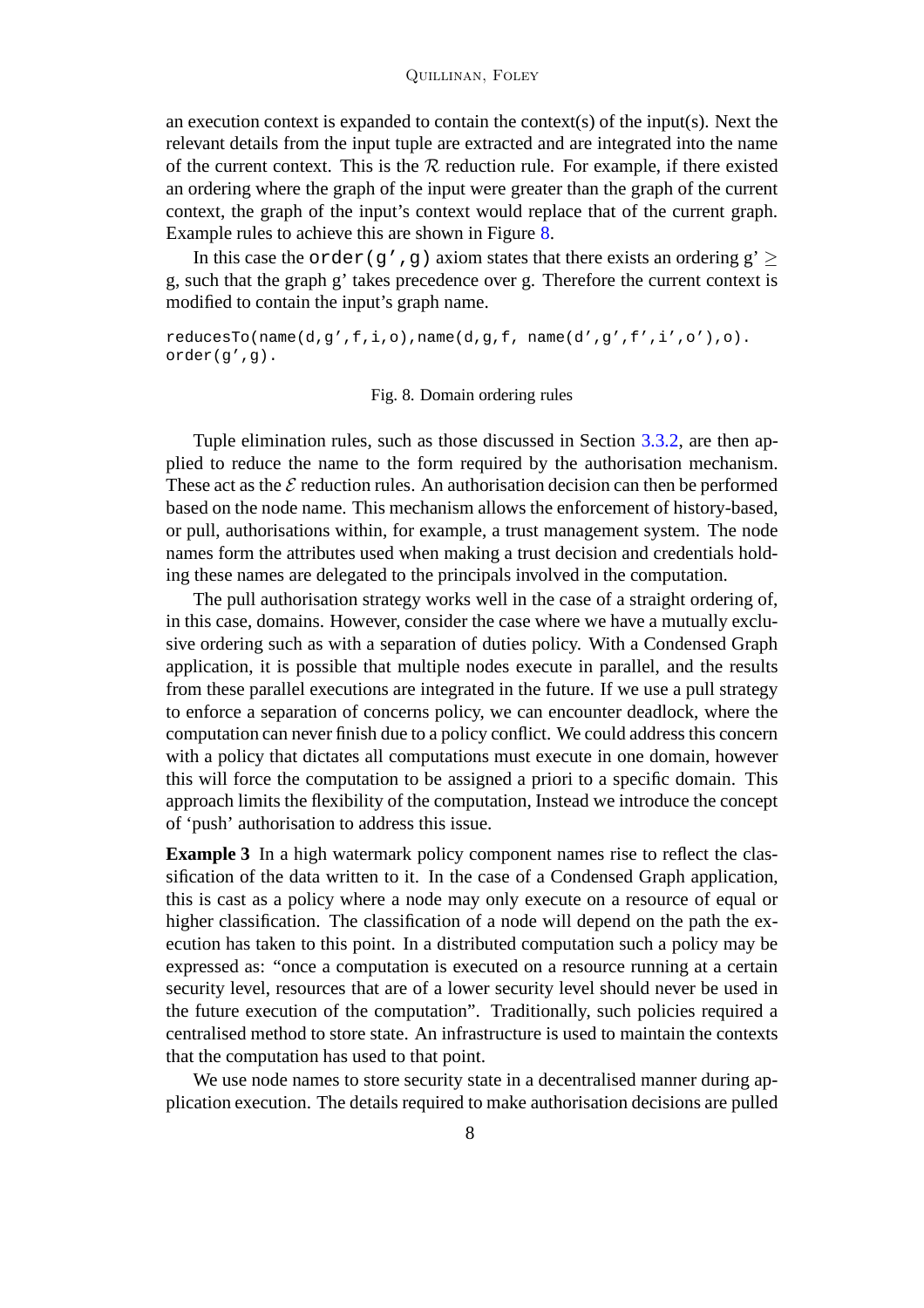from the nodes that have executed. The reduction policies applied to the names must encode the highest security clearance of the resources that the execution has used to this point. In the case of a distributed computation, the resources that are used to execute components in the future depends on the resources used to date.

Figure [9](#page-8-0) shows a Condensed Graph that describes how an airline implements a flight reservation application. This graph can be considered as an implementation of the TicketPurchase node from Figure [1.](#page-2-0) The airline's policy includes a



Fig. 9. Reserving a Flight specified as a Condensed Graph.

<span id="page-8-0"></span>basic ordering of domains, Financial  $\geq$  CustomerService  $\geq$  Guest. For example, if a node executes on a resource that is classified *Financial*, no subsequent node should execute on resources classified *CustomerService* or lower.

If this graph executes on the Airline's network, and in the domains shown, the security policy should require, that the ConfirmReservation node should only be executed in the *Finance* domain. This can be achieved using reduction rules that maintain the high watermark within a node's name.

We use the high watermark reduction rule shown in Figure [10.](#page-8-1) This operates in a twofold manner. First, the ordered pair, order(d',d), indicates that  $d'$ d. This means that wherever d is present, d' replaces it. Second, the input context is examined and if the input's domain tuple matches the ordering, it replaces the domain in the current context.

```
reducesTo(name(d',g,f,i,o), name(d,g,f,i,o)) :-order(d',d), name(d,g,f,name(d',g',f',i',o'),o).
```
<span id="page-8-1"></span>Fig. 10. High watermark reduction rule.

In the names shown in Figure [11,](#page-9-1) prior to the application of the reduction rules, the node ConfirmFlight is considered to be permitted to execute on a resource classified *CustomerService*. However, as one of the previously executed nodes, InputPaymentDetails, was executed on a resource of classification *Finance*, the Reduction rule modifies the name of the node and specifies that it must execute on a resource of at least *Finance*.

This enforces a high water mark authorisation policy, once any node in the computation reaches a higher security level, all subsequent nodes must execute on resources with at least that security level. We could also make decisions based on the type of customer using the service. If a known customer, whose details are retained by the airline, logs into the site, the name of the node could be set to reflect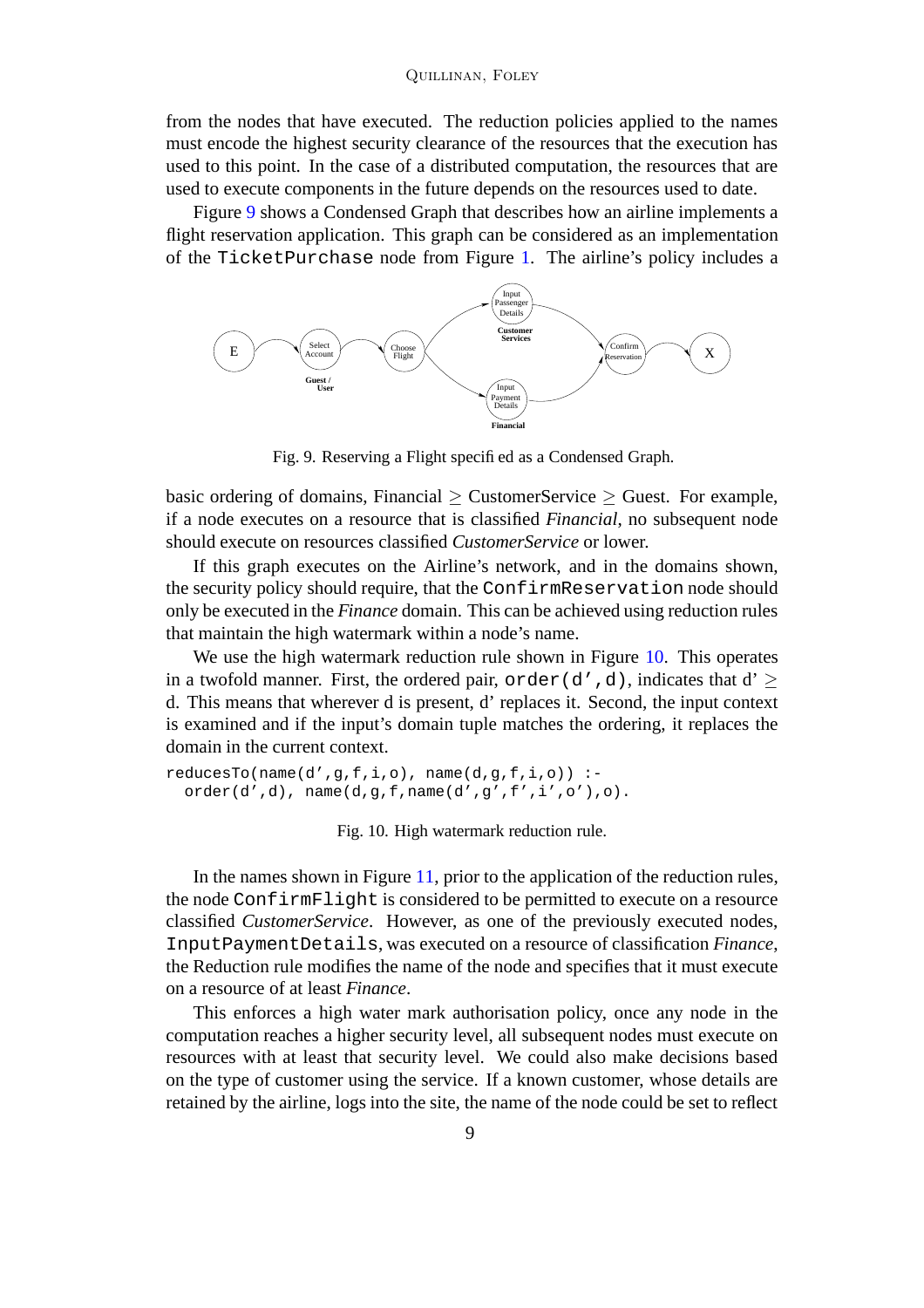```
(WebComName
  (domain CustomerService)
  (graph TicketPurchase)
  (function ConfirmFlight)
  (inputs (input (WebComName (domain CustomerService)
                             (function InputPassengerDetails)))
          (input (WebComName (domain Finance)
                             (function InputPaymentDetails))))
  (outputs (output X)) )
```
### (a) Before Reduction

(WebComName (domain Finance) (function ConfirmFlight))

#### (b) After Reduction

 $reducesTo(name(d, ∅, f, ∅, ∅), name(d, g, f, i, o)).$ 

### (c) The Tuple Elimination Reduction Rule

<span id="page-9-1"></span>Fig. 11. The name of the ConfirmFlight node, (a) before and (b) after reduction, and (c) the reduction rule used.

this. When the payment details are required, that node would be directed to specific resources that hold saved customer financial details.  $\triangle$ 

# <span id="page-9-0"></span>**5 Push Authorisation**

Authorisation decisions often have consequences that alter the possible future authorisation decisions that may occur. For example, in a Chinese Wall policy [\[3\]](#page-13-2), once a computation executes on a particular company's resource, it should never be allowed execute on resources belonging to a competitor. One solution to this issue is to select *a priori* where the computation will execute. However, this limits the flexibility of the system to adapt to changes at runtime.

Traditionally, when such problems are addressed dynamically, they use synchronisation between the components. However, such synchronisation is often undesirable and requires extra infrastructural support. Ideally, we want to be able to identify potential conflicts and address them within the authorisation policy. Instead of pulling the information required to make a decision from the source, we instead *push* this information from the source to the points where it will be needed. We refer to these as 'push' authorisation policies.

We can use push authorisation to force a computation to execute in the future on specific resources based on the authorisations that the computation has received in the past and on the potential conflicts that must be avoided in the future. This allows, for example, the enforcement of dynamic separation of duty policies, without an external synchronisation infrastructure. The details required to identify potential conflicts are stored in the computational context of the nodes. Push authorisation policies are then written in terms of trust management credentials and are enforced using the existing security architecture. No additional architecture is required to support these policies, the only change is in how the names of the node are created.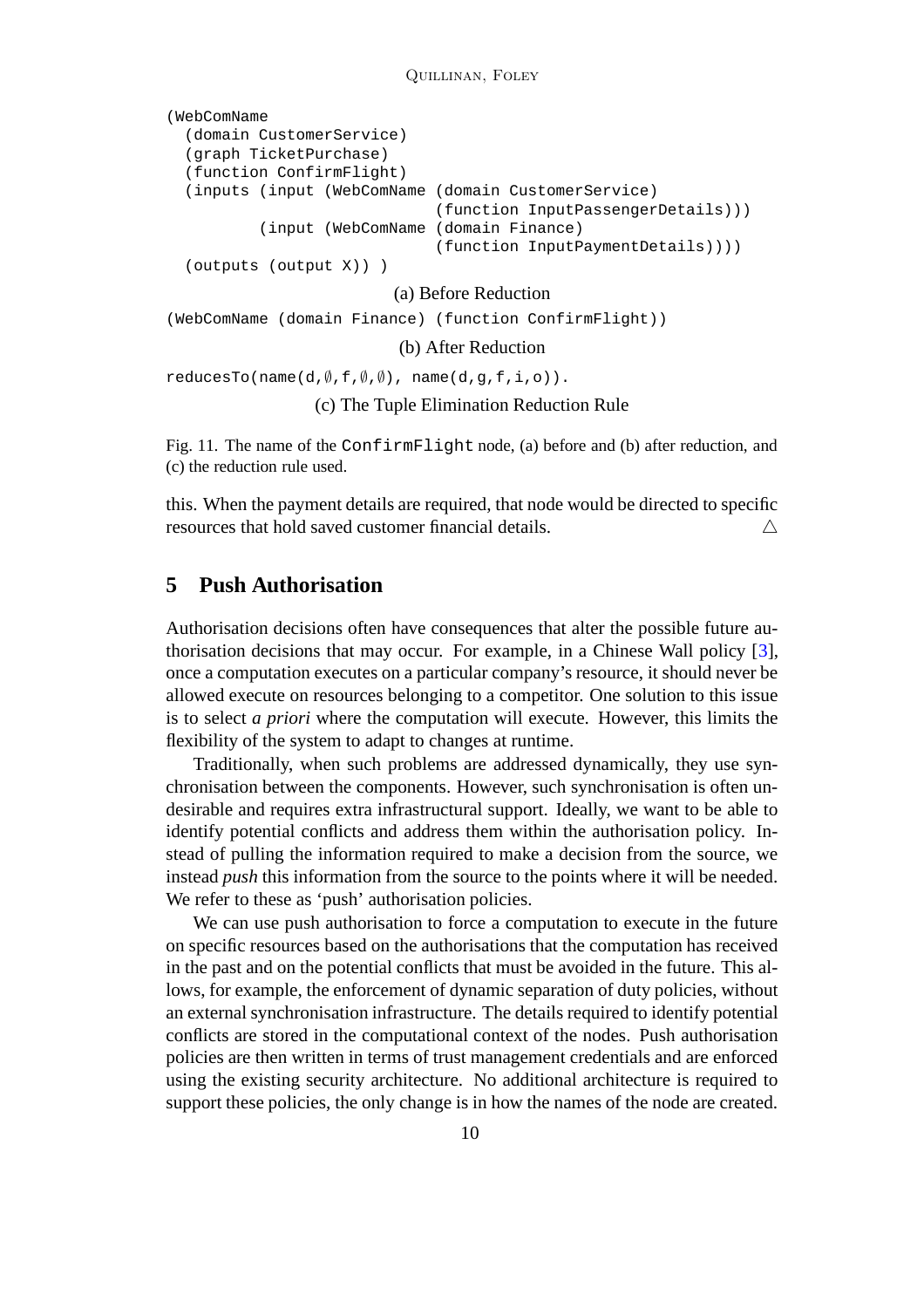Push reduction can be defined in a similar way to pull reduction. The subtle difference between them exists in the part of the execution context that is expanded, inputs for pull reduction, and outputs for push reduction.

**Definition 5.1** *Push Reduction: A node* n *has a name (execution context)*

 $[D, G, F, I, [o_1, o_2, \ldots, o_n]]$ 

*whose attributes provide the names of execution contexts for domain (*D*), application graph* (*G*), *function* (*F*), *inputs* (*I*) *and outputs* ( $o_1, \ldots, o_n$ ), *respectively. The push reduction of the name of node* n *is*

$$
\mathcal{E}[D,G,F,I,\mathcal{R}[o_1,o_2,\ldots,o_n]]
$$

*where*  $\mathcal{E}[\ldots]$  *and*  $\mathcal{R}[\ldots]$  *represent the application of tuple elimination and application reduction rules, respectively*

To make a 'push' authorisation decision about an execution context, first we expand the execution context to examine the destination contexts that will be used. Next application specific tuple reduction rules,  $R$  are used to extract the relevant details. Tuple elimination rules,  $\mathcal E$  are then used, if required. Finally the reduced name is used with the authorisation mechanism.

**Example** 4 The rental company's separation of duties policy states that: "Sales" and Finance Data should not be processed on the same resource". Once the node



<span id="page-10-0"></span>Fig. 12. Reserving a Car specified as a Condensed Graph.

EnterPaymentDetails, from Figure [12,](#page-10-0) has been scheduled to a computational context, the name of SelectCarModel node must be updated so that when it is to be scheduled, it is sent to a non conflicting domain. This ensures that when the results from both of these nodes reaches the ConfirmReservation node, it can be executed in accordance with the separation of duties policy.

Updating the ConfirmReservation node could be achieved with pull authorisation; however updating the SelectCarModel node would require communication between nodes that are able to execute at the same time to ensure synchronisation. Instead, when the EnterCustomerDetails node's result is to be integrated into the computation, the details of the computational contexts that it will be sent to is pushed to the SelectCarModel node.

Figure [13](#page-11-0) shows a representation of the node's name before a push authorisation decision has taken place. In particular, the node's domain has not been specified at this point. When the EnterPaymentDetails node is scheduled to execute, the authorisation policy ensures it is sent to the *Finance* domain. Thus, all subsequent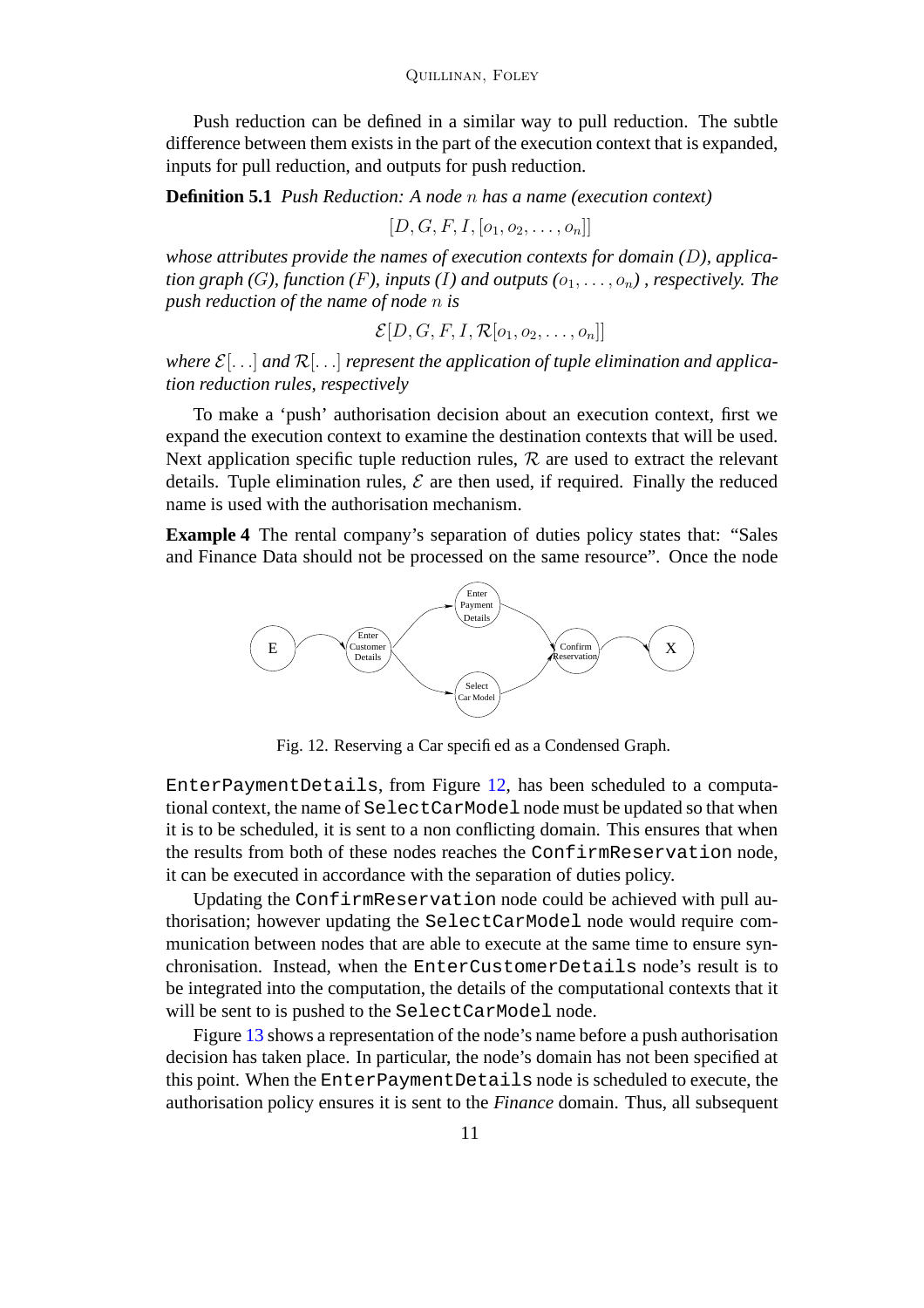```
(WebComName (graph CarRental) (function SelectCarModel)
  (inputs (input(WebComName (domain CustomerService)
                            (function EnterCustomerDetails)))
  (outputs (output (WebComName (function ConfirmReservation)))) )
```
Fig. 13. Name of the SelectCarModel node before the Push Authorisation decision.

<span id="page-11-0"></span>nodes must adhere to the separation of duties policies. Once this requirement is apparent, the name of the SelectCarModel node is modified to contain a specific domain, *Finance*. This push action ensures that no policy conflicts will occur.

reducesTo(

```
name(d,g,f,i,(name(d*,g',f',i',o'),name(d*,g*,f*,i*,o*))),
name(d,g,f,i,(name(d',g',f',i',o'),name(d*,g*,f*,i*,o*)))).
```
Fig. 14. Push reduction rule, for a node with two destination domains, d' and d\*.

<span id="page-11-1"></span>This push action is implemented in the form of a reduction rule. Figure [14](#page-11-1) shows such a rule where a node's result may be sent to conflicting domains d' and  $d^*$ . The reduces To axiom defines that where the result of this node could execute in domains d'and d\*, then they should both be forced to be executed in domain d\*. These rules are applied to the names of the nodes that will execute in the future and the authorisation mechanism ensures that they are scheduled to the correct domains. Figure [15](#page-11-2) shows the node name after the push.  $\triangle$ 

```
(WebComName
  (domain Finance) (graph CarRental) (function SelectCarModel)
  (inputs (input (WebComName (domain CustomerService)
                              (function EnterCustomerDetails))))
  (outputs (output (WebComName (function ConfirmReservation)))) )
```


<span id="page-11-2"></span>Push authorisation allows a more dynamic control over ongoing computations and provides support for pushing computations to specific resources using the security policy. This allows the implementation of distributed separation of duty policies, without requiring ongoing synchronisation or communication between atomic nodes. Changing the names of the nodes requires no changes to the existing pullbased security architecture. The same security policies are used to provide authorisation. The only change is in how the relevant information is provided to the protection mechanism. This subtle change is powerful. Traditionally, synchronisation between parallel processes requires additional hooks into the application.

With this push mechanism, we can provide the communication within the existing framework. However, providing a push authorisation model limits the possible contexts that a computation may execute in the future. The fact that decisions are pushed before execution means that some potential future information cannot be used when making a decision. We argue that the advantages that simplification of the architecture bring, outweigh this potential downside.

Push authorisations can be modelled within the pull architecture, however this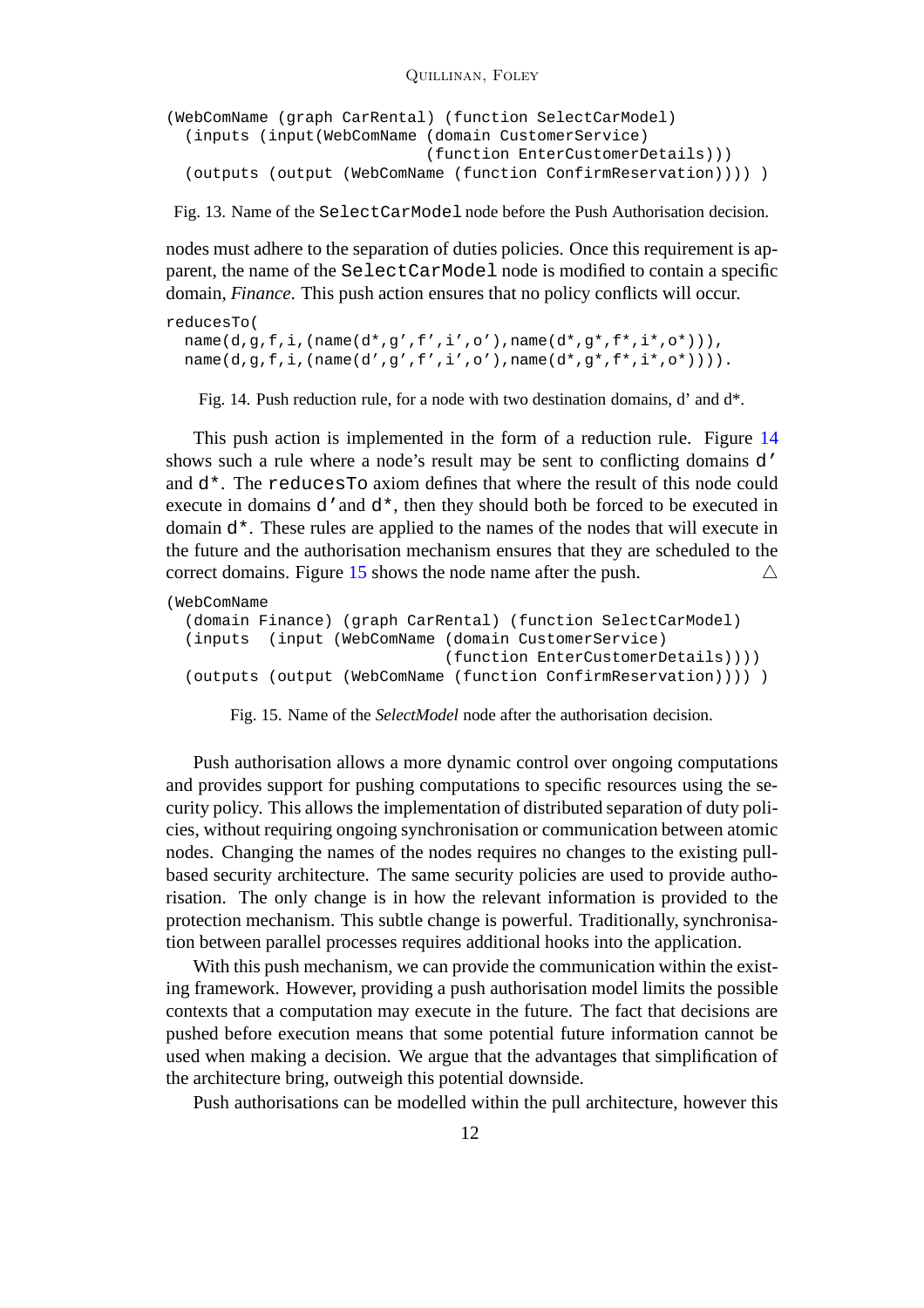requires a centralised synchronisation mechanism. When a pull reduction takes place, the node names on parallel paths must be synchronised. Such a centralised mechanism would have to exist outside of the existing trust architecture.

## **6 Implementation**

Integrating the naming architecture into the WebCom architecture is achieved through the creation of a security manager module to support it. Thissecurity manager takes a node, extracts it's *WebCom name* and reduces it according to the reduction rules of the particular application. This name forms part of the query to a trust management system, along with the system policy and the appropriate client's credentials. If the trust management system finds a trusted path from the system policy to the client's key, it notifies the security manager. The security manager in turn notifies the scheduler that a suitable client has been found. When a result is returned from a client, before it is integrated into the execution, a security check is performed to ensure the system policy has been upheld.

### **7 Discussion and Conclusion**

Traditional authorisation policies use a history based mechanism to determine if current actions are authorised. With this *pull authorisation* strategy, the information required to make an authorisation decision is pulled from source. However, supporting pull authorisation in a distributed environment can be difficult. It requires protection mechanisms to 'pull' authorisation state from a variety of sources to ensure a complete view of the authorisation history across the distributed system.

In this paper we propose an alternative approach. Rather than pulling authorisation decisions from past history, authorisation decisions prescribe what will happen in future authorisations. We call this strategy *push authorisation*. Instead of pulling authorisation state from all authorisation sources, when a push authorisation decision is made, its result is pushed to just the relevant protection mechanisms.

This subtle difference in perspective considerably simplifies the architectural support that is required to coordinate the distributed authorisation state. Using the naming architecture developed for Condensed Graphs, we can enforce both pull and push authorisation mechanisms. Providing support for the push strategy allows development of authorisation policies without requiring communication between separate paths in the future. Using the naming architecture of the Condensed Graphs environment, we can support this push strategy. As only the names of the components change, no modification of the authorisation system is required.

# **Acknowledgements**

This work was supported by the Boole Centre for Research in Informatics, University College Cork under the HEA-PRTLI scheme and by the Enterprise Ireland Commercialisation grant Scheme.